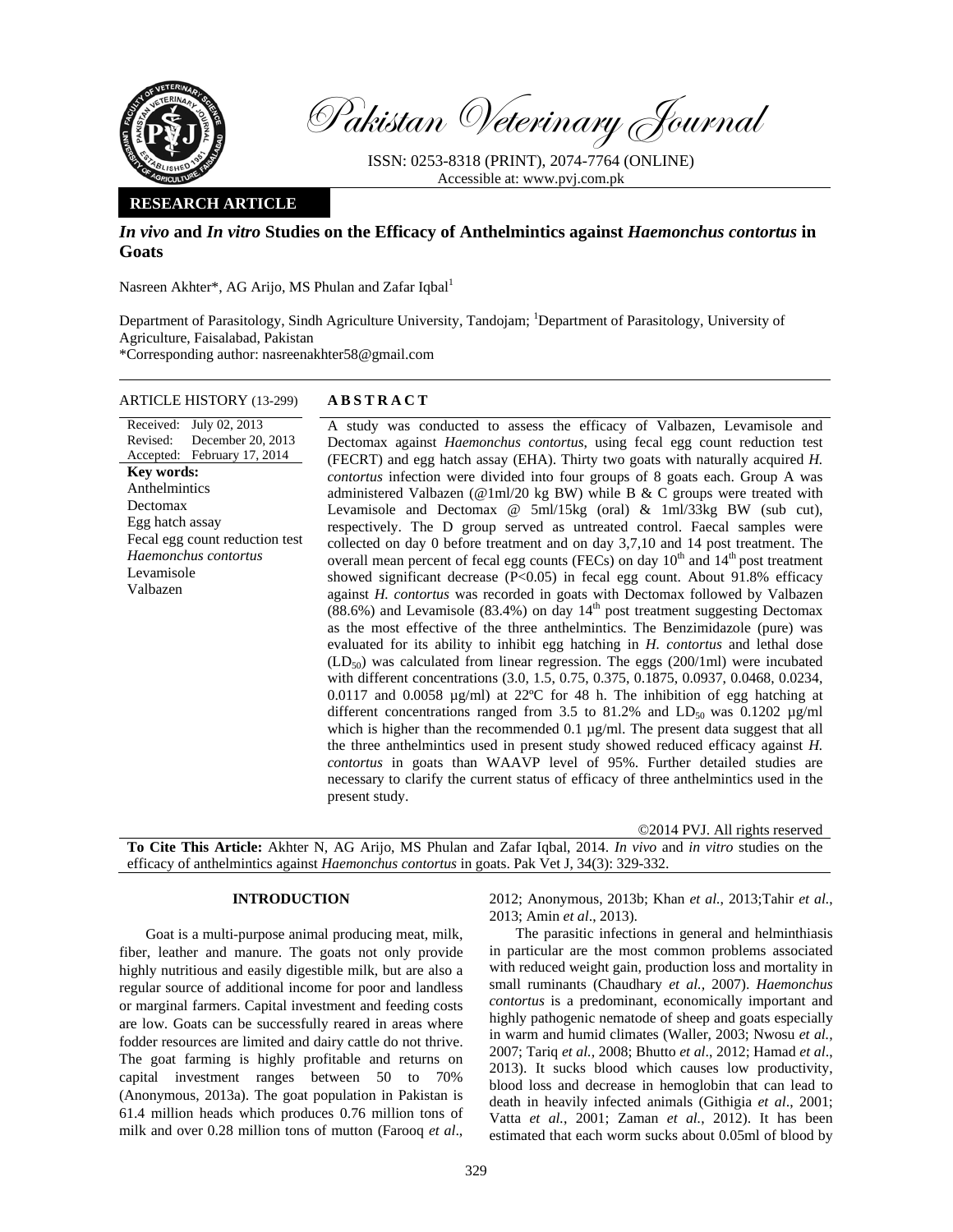seepage or ingestion from lesions per day (Urquhart *et al*., 2000; Iqbal *et al.*, 2012).

Pharmaceutically derived anthelmintics have been used for the control of helminth infections in domestic animals as a main option in many parts of the world (Keyyu *et al.,* 2002). Indeed, synthetic and semisynthetically produced anthelmintics have long been considered as the only effective method of controlling helminthiasis. Since there is no practice of rotating anthelmintics, continuous use of the same anthelmintic in a given area may lead to progressive loss of activity due to the development of resistance and that may result in the failure of parasite control in farm animals. Anthelmintic resistance has been reported among the gastro-intestinal nematodes of sheep and goats from different parts of the world (Wolstenholme *et al.,* 2004; Bentounsi *et al*., 2006).

In Sindh, Pakistan, few studies have been carried out to determine the infection rate and intensity of gastrointestinal nematodes of goats (Akhter *et al.,* 2011). No study has been conducted on the comparative efficacy of the common anthelmintics being used in the field as prophylactic and therapeutic agents, though there are numerous complaints by farmers regarding the ineffectiveness of the common drugs (personal communication). Therefore, the present study was designed to investigate the efficacy of various anthelmintics under local conditions.

## **MATERIALS AND METHODS**

**Study area and animals:** In this study, efficacy of three most commonly used anthelmintics i.e., Valbazen, Levamisole and Dectomax) was evaluated. The field trials were conducted at Livestock farm, Sindh Agriculture University, Tandojam and small goat farms at Tandojam and surrounding areas, Sindh, Pakistan.

*In vivo* **studies:** Thirty two goats of either sex, 06 months to 1 year old with naturally acquired *H. contortus* infection were used for this study. Thirty two goats were equally divided in four groups, i.e., A, B, C and D. Pretreatment faecal egg count (FEC) was performed on each goat using modified McMaster technique (Urquhart *et al.,* 2000). Goats with a FEC of more than 200 eggs per gram were selected for experimental trials and were marked by ear tags. The group A was treated orally with Valbazen at a dose rate of 1ml/20kg BW (Pfizer, Pakistan Pvt. Ltd), while group B and C were treated with Levamisole (ICI, Pakistan PVT. Ltd) and Dectomax (Pfizer, Pakistan Pvt. Ltd) at the dose rate of 5 ml/15 kg and 1 ml/33 kg BW, respectively. Group D served as control. The rectal fecal samples were collected from each goat and eggs per gram (EPG) of the goats of all four groups were counted at day 0 (pre-treatment) and day 3, 7, 10, 14 (post-treatment). Samples were examined within 2-3 hours of collection for *H. contortus* eggs using saturated salt solution with 1.2 specific gravity as a floatation solution. Faecal egg count (FEC) was performed for each sample by the modified McMaster egg counting technique. The efficacy of the each anthelmintic was calculated according to the field controlled FECRT (Coles *et al*., 2006).

*In vitro* **Egg Hatch Assay (EHA):** The EHA was conducted using eggs collected directly from female worms or from the feces of the naturally infected goats. Gastrointestinal tracts infected with nematodes were collected from slaughter houses of Hyderabad, Female worms were separated, washed in PBS (pH 7.2), transferred to 0.9% normal saline and incubated at 37°C for 24 hours. After 24 hours the worms were removed from incubator and normal saline. Eggs laid were collected by using Standard Floatation Technique, and adjusted to a known density in water using McMaster Technique.

Four goats naturally infected with *H. contortus* were selected and kept indoor at experimental farm, Sindh agriculture university, Tandojam. These goats served as source for eggs. The EHA was employed as described by Murphy (1993). One ml of BZ serial dilutions (0.0058- 3.0 µg/ml) dissolved in dimethyle sulfoxide (DMSO) was placed into each well of 24-well flat bottom micro titration plate. Eggs (200/0.1 ml distilled water) were added to 1 ml BZ solutions and the control well and were incubated at 22ºC for 48 hours. The plates were sealed to prevent evaporation of water. A drop of dilute Lugol's iodine solution was added to each well for termination of the experiment. Unhatched eggs and first stage larvae were counted in each well under x 40 magnification in duplicate and percent hatch was calculated.

**Statistical analysis:** The efficacy of anthelmintics was calculated using the guide lines laid down for the FECRT by the World Association for the Advancements in Veterinary Parasitology (WAAVP). Results of FECR were expressed as mean, and differences among intervals were analyzed through ANOVA while Tukey's test was applied to determine the differences between means. The data from EHA were transformed by probit transformation and plotted against the logarithm of concentration. The lethal dose (LD50) values for Benzimidazole were calculated graphically from linear regression. A log dose probit line for egg mortality was derived from the data and LD50 was derived from the graph.

## **RESULTS**

The mean FEC and reduction percentage in FEC after treatment of goats with recommended doses of Valbazen, Levamisole and Dectomax are presented in Table 1. There was gradual decrease in FEC and resulted in significantly (P<0.05) decreased FEC on day 10 and 14 post treatment compared to the control group. However, no statistically significant difference was observed on day 3 and 7 post treatment. The highest recorded FEC reduction was 91.8% on day 14 with Dectomax at recommended dose. Treatment of goats with Valbazen and Levamisole also showed significant reduction  $(P<0.01)$  on day 14 post treatment as compared to control group. The average reduction in FEC was 88.6 and 83.4% with Valbazen and Levamisole, respectively.

The results of the EHA are presented in Table 2. The higher concentrations showed higher inhibition rate as compared to lower concentrations and control. In general, the egg hatching ranged from 3.5 to 81.2% at different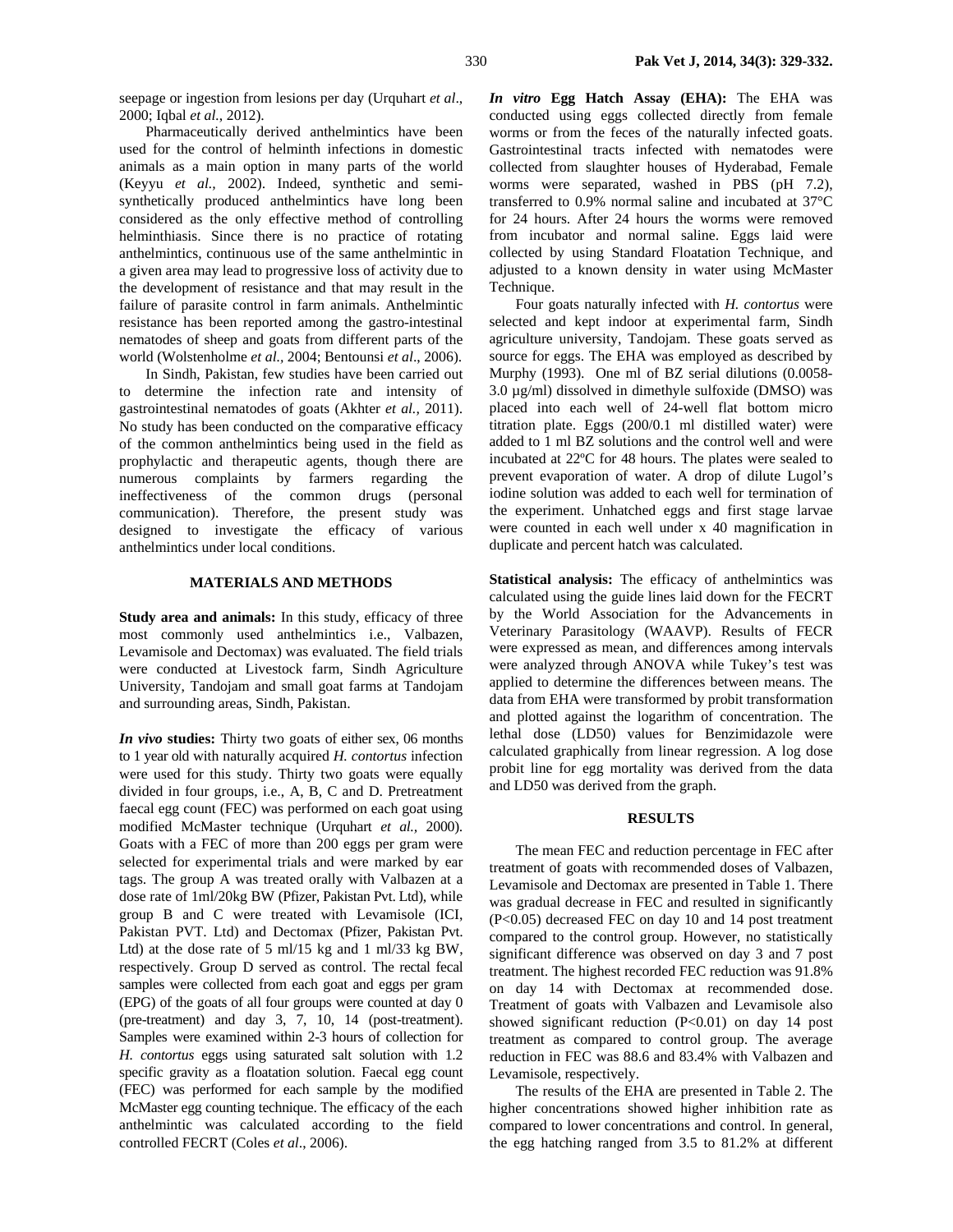| Table I: Comparative efficacy of Valbazen, Levamisole and Dectomax in goats before and after treatment |  |
|--------------------------------------------------------------------------------------------------------|--|
|--------------------------------------------------------------------------------------------------------|--|

| Group | Pre-treatment | Post-treatment days |                      |             |                      |           |                      |                    |                             |
|-------|---------------|---------------------|----------------------|-------------|----------------------|-----------|----------------------|--------------------|-----------------------------|
|       | 0 Day         | <b>Drd</b>          |                      |             | 7th                  |           | 10 <sup>th</sup>     |                    | l 4 <sup>th</sup>           |
|       | Mean EPG      | Mean<br><b>EPG</b>  | Efficacy<br>(FECRT%) | Mean<br>EPG | Efficacy<br>(FECRT%) | Mean EPG  | Efficacy<br>(FECRT%) | Mean<br><b>EPG</b> | <b>Efficacy</b><br>(FECRT%) |
|       | 4787.5        | 3825                | 20.1                 | 2312.5      | 51.7                 | 1425*     | 70.0                 | 543.75**           | 88.6                        |
| в     | 4512.5        | 3856.3              | 14.5                 | 3175        | 29.6                 | 2125      | 52.9                 | 750**              | 83.4                        |
|       | 4425.0        | 3631.3              | 17.9                 | 2381.3      | 46.2                 | $931.3**$ | 79.0                 | $362.5**$          | 91.8                        |
|       | 3962.5        | 3800                | 4.1                  | 3912.5      |                      | 4137.5    | $-4.4$               | 4262.5             | $-7.6$                      |

Group A, B and C were treated with Valbazen, Levamisole and Dectomax, respectively while group D served as untreated control. \*significant (P<0.05), \*\*Highly significant (P<0.01).

concentrations. LD50 values calculated by probit analysis are shown in Fig II. LD50 for egg hatch inhibition of Benzimidazole was 0.120µg/ml which is higher than the WAAVP guideline of susceptibility range (LD50<0.1  $\mu$ g/ml).

## **DISCUSSION**

Efficacy of the drug is one of the most important steps in establishing and maintaining the effective parasite control of nematode parasites of livestock particularly for small ruminants. This can be done *in vivo* using the FECRT and *in vitro* using EHA. The FECRT is generally accepted as test of choice, whereas the EHA measures the effect of drug directly on hatching, development and motility of parasites without interfering with internal physiological functions of the host and the pharmacodynamics and pharmacokinetics of the drug (Assis *et al*., 2003). The *in vitro* experiments were designed to screen and evaluate efficacy of Benzimidazole on egg hatching of gastrointestinal nematodes of goat.

The results of FECRT were interpreted according to WAAVP recommendations (Coles *et al*., 1992) for efficacy evaluation of the anthelmintics. The maximum reduction of 91.8% was recorded with Dectomax at the recommended dose. Similarly, the reduction percentages of FECs with Valbazen and Levamisole were recorded as 88.6 and 83.4%, respectively. This suggests that Dectomax was the more effective against *H. contortus* in goats as compared to Valbazen and Levamisole. The efficacy percentages observed are lower than 95%, WAAVP's recommendation for suspicion of resistance (Coles *et al*., 1992). The results of the present study are in agreement with the findings of several other workers (Waruiru *et al*., 2003; Ram *et al.,* 2007; Jabbar *et al.,*  2008; Chandrawathani *et al*., 2013), who have reported reduced efficacy of anthelmintics against gastrointestinal nematodes of goats. This may be due to the fact that the dose recommended for goat may not be sufficient to treat goats for this parasite species. In addition, the overuse/or misuse of anthelmintics has led to an increase in the incidence of anthelmintic resistance in gastrointestinal nematodes of small ruminants. Variable efficacy of these drugs ranging from 63 to 100 percent has been reported by other workers from different parts of world (Thomas *et al.,* 2001; Keyyu *et al.,* 2002; Waruiru 2002; Munyua *et al.,* 2004; Ram *et al.,* 2007; Godara *et al.,* 2011; Khalid *et al.,* 2013).

The results of the EHA and the corresponding LD50 are presented in Table 2 and Fig. 1. The results revealed that the inhibitory effect of Benzimidazole was dose dependent i.e., higher concentrations induced greater inhibition. The high percentage of egg hatching i.e., 81.2% was observed at the concentration of 0.0058 µg/ml,

**Table 2:** Percent eggs hatched at different concentrations of Benzimidazole (BZ) in *H*. *contortus*

| BZ (µg/ml) | $BZ$ (ng/ml) | Hatching (%) | Log (BZ) | Probit (hatching) |  |  |  |  |
|------------|--------------|--------------|----------|-------------------|--|--|--|--|
| 0.0058     | 5.8          | 81.2         | 0.763428 | 5.88              |  |  |  |  |
| 0.0117     | 11.7         | 77.0         | 1.068186 | 5.74              |  |  |  |  |
| 0.0234     | 23.4         | 70.2         | 1.369216 | 5.52              |  |  |  |  |
| 0.0468     | 46.8         | 65.2         | 1.670246 | 5.38              |  |  |  |  |
| 0.0937     | 93.7         | 57.5         | 1.971740 | 5.18              |  |  |  |  |
| 0.1875     | 187.5        | 51.0         | 2.273001 | 5.03              |  |  |  |  |
| 0.375      | 375          | 43.2         | 2.574031 | 4.82              |  |  |  |  |
| 0.75       | 750          | 38.0         | 2.875061 | 4.70              |  |  |  |  |
| 1.5        | 1500         | 23.7         | 3.176091 | 4.26              |  |  |  |  |
| 3.0        | 3000         | 3.5          | 3.477121 | 3.12              |  |  |  |  |

Log LD50= 2.0771; LD50= 120.22ng/ml



**Fig 1:** Log-dose probit response line of Benzimidazole for *H. contortus* infection

while lowest percentage of egg hatching was observed at the concentration of 3.0  $\mu$ g/ml. The calculated LD50 was 0.12022 µg/ml, which is higher than the WAAVP guideline of susceptibility range (LD50<0.1  $\mu$ g/ml). This is in consistent with the findings of other researchers (Varady *et al.,* 2007; Hoglund *et al*., 2009; Sargison *et al*., 2011; Sileshi *et al*., 2012). This may be due to the fact that the registered anthelmintics are used by poor farmers to treat only those animals showing clinical signs. These farmers do not follow the scientific guide lines for the use of anthelmintics and to cut down cost, often uses low doses and discontinue treatment once clinical signs subside. The immediate objective of the poor farmer is to eliminate the symptoms and prevent death. This approach may indicate that when such drugs are administered to infected animals, all parasites are not eliminated. Depending on the drug's degree of efficacy, only a certain percentage of the worms harbored are killed. The sub population of the parasites remaining in animals at the end of the treatment may develop resistance to the drug that was used.

**Conclusion:** Present study suggested that compared to Valbazen and Levamisole, Dectomax was more effective